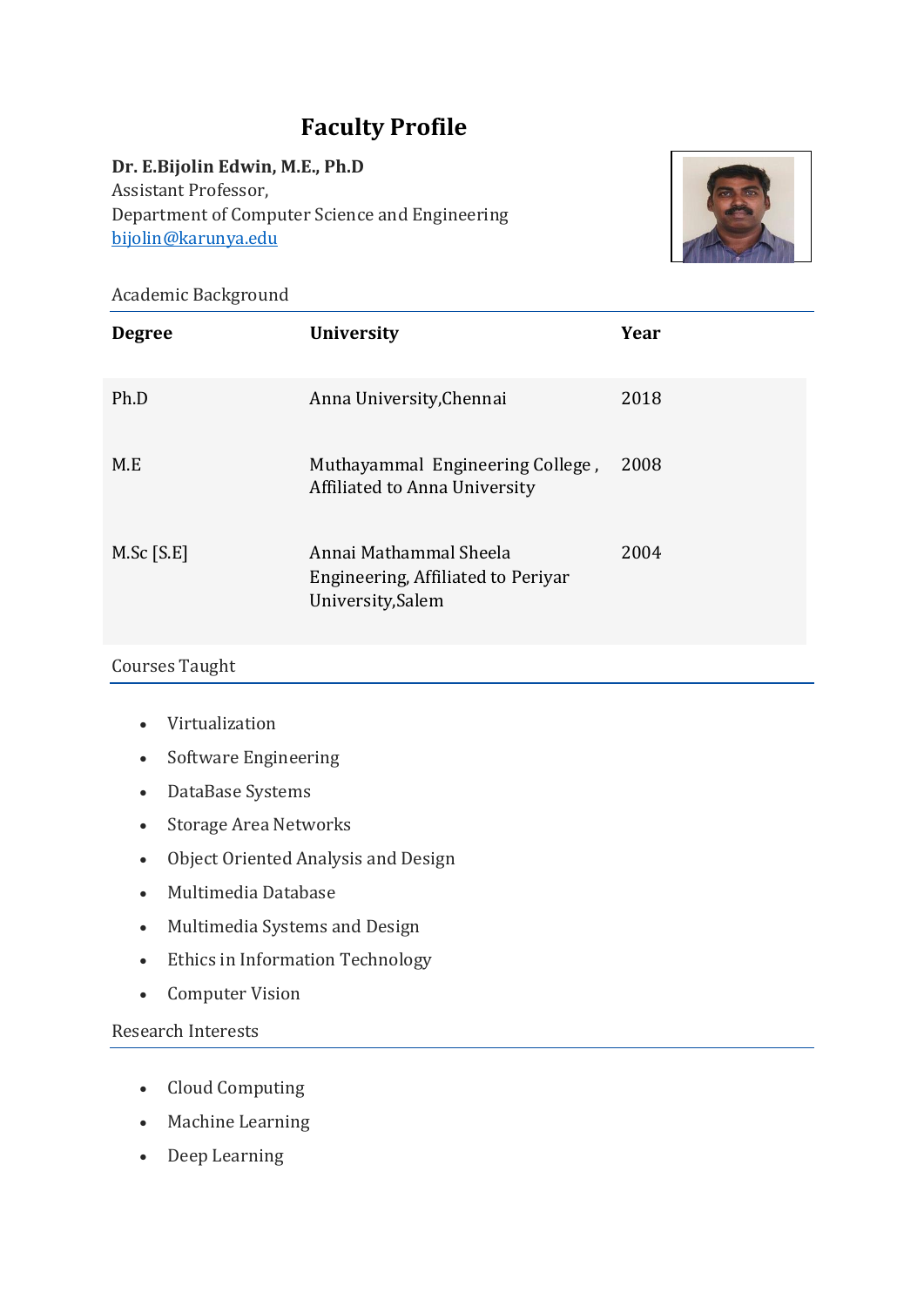#### Most recent Publications

- E. Bijolin Edwin, M. Roshni Thanka, Shiny Deula, "An internet of drone(IoD) based data analytics in cloud for emergency services", International Journal of Recent Technology and Engineering, 7(5), pp.263-267, 2019, ISSN: 2277-3878, Volume-7 Issue-5S2, January 2019.
- Shiny Duela, M. Roshni Thanka, E. Bijolin Edwin, "Improving reliability of Web Based Result Query System during Traffic", International Journal of Recent Technology and Engineering (IJRTE), ISSN: 2277 – 3878, Volume-8, Issue-2S5, July 2019
- M. Roshni Thanka; P. Uma Maheswari; E. Bijolin Edwin, "A hybrid algorithm for efficient task scheduling in cloud computing environment", International Journal of Reasoningbased Intelligent Systems, 2019 Vol.11 No.2, Available online: 15 May 2019.pp. 134-140, DOI: 10.1504/IJRIS.2019.099850
- E. Bijolin Edwin, P. Umamaheswari & M. Roshni Thanka, "An efficient and improved multi-objective optimized replication management with dynamic and cost aware strategies in cloud computing data center", Cluster Computing,Springer , ISSN 1386- 7857, DOI 10.1007/s10586-017-1313-6, 21 November 2017
- M. Roshni Thanka, Dr. Uma Maheswari P, E. Bijolin Edwin, "An improved efficient: Artificial Bee Colony algorithm for security and QoS aware scheduling in cloud computing environment" DOI 10.1007/s10586-017-1223-7, Cluster Computing, Springer, October 2017. [IF:2.04]
- Manoj Sai, E. Bijolin Edwin, Mani Arun, Santhosh Paul, Sudarshan,Train Collision Avoidance & Crack Detection Using GPS,International Journal of Recent Technology and Engineering (IJRTE),ISSN: 2277 – 3878, Volume-8, Issue-2S5, July 2019

## Projects Guided

- A cost effective popularity based dynamic replication algorithm in cloud enviroment
- Skin lesions classification using machine learning techniques
- Wind power forecasting using machine learning algorithms
- An architecture for providing security to cloud resources
- Flexible edge cloud model for multimedia application
- Energy efficient virtual machine monitoring architecture for green cloud computing
- Data replication technique in cloud computing data centers
- Image forgery detection on cloud

Memberships in Professional societies

• Life time member of Computer Society of India

Significant achievements: